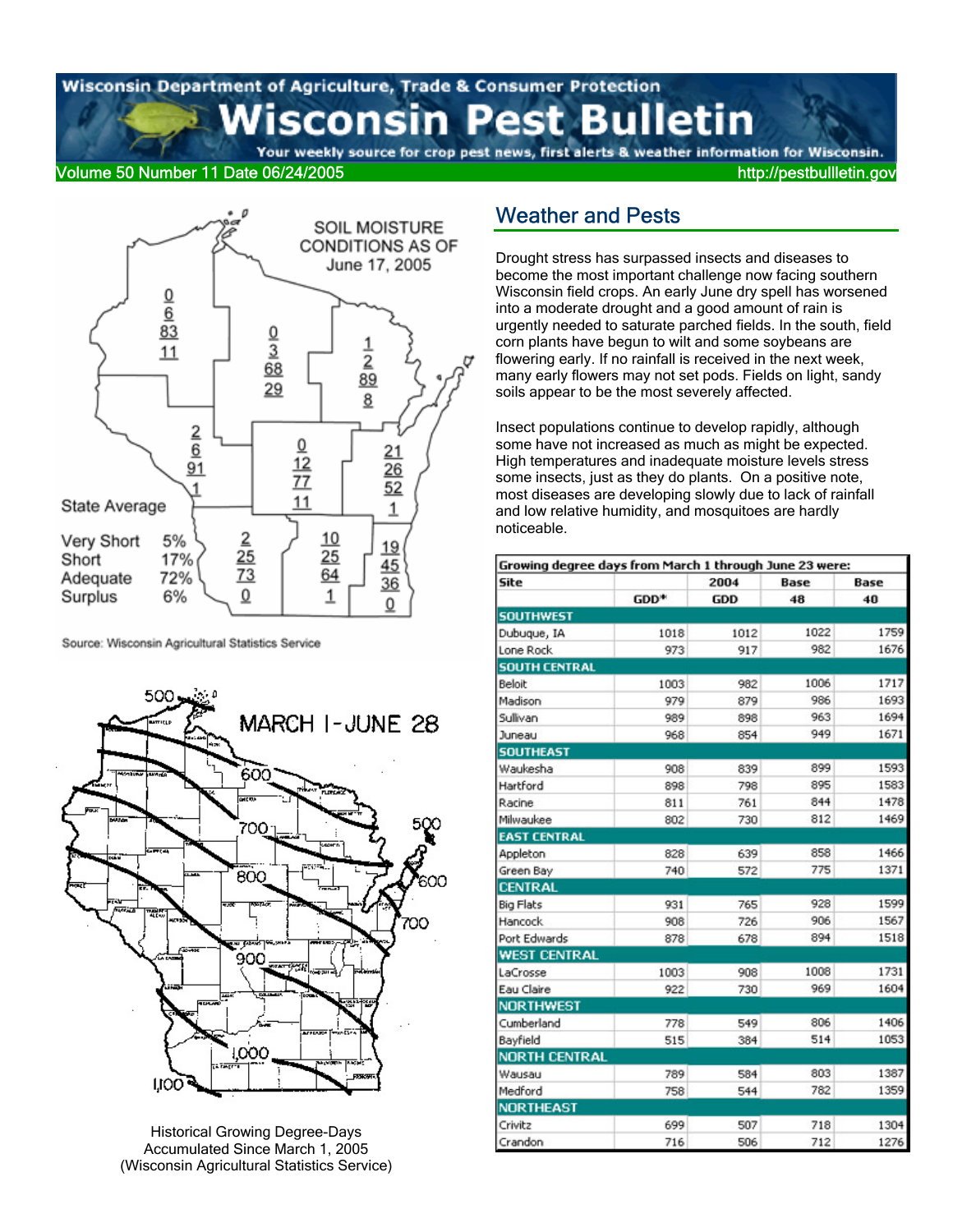# Looking Ahead

Potato leafhopper - Alfalfa growers should be on high alert in the week ahead as potato leafhopper pressure intensifies. Moderate to high counts were present in fields surveyed from Helenville (Jefferson Co.) to Gresham (Shawano Co.). Given the current hot, dry conditions, it is quite probable for damaging populations of adults and nymphs to develop in early third growth alfalfa, as well as in other crops such as snap beans.

Corn rootworm - Larvae are certain to be developing rapidly under present conditions. Based on degree day accumulations, an estimated 50% larval hatch has transpired as far north as Wausau (684-767 GDD50). Expect evidence of larval injury to roots to grow noticeable during the first two weeks of July. If the heat persists, the first adult of the season could emerge earlier than normal, perhaps prior to July 4 in the southernmost counties.

Stalk borer - Field observations suggest that this species may be slightly more numerous than normal this season. Evidence of larval activity was noted in all Jefferson, Dane and Dodge Co. fields where one to nine of 50 border row plants were affected. In addition, a single larvae was determined to be the culprit of branch flagging in a raspberry planting near Hubbleton in southern Dodge Co. Stalk borer is a generalist pest with a wide host range including as many as 176 plant species. In years when larvae are abundant, it effects may be noticed in everything corn to common ragweed. Throughout southern Wisconsin it is too late for effective stalk borer control.

Japanese beetle - Skeletonized leaves, a telltale sign of Japanese beetle feeding, were visible in Dodge and Jefferson Co. soybean fields surveyed earlier in the week. In recent years Japanese beetle have grown abundant enough to threaten both corn and soybean production in scattered regions of the state. The issue with Japanese beetles in corn is silk feeding, which may disrupt pollination when beetle populations are high. In soybeans, Japanese beetles are one in a group of occasional serious defoliators (grasshoppers, bean leaf beetle, etc.). Monitor both crops closely in the week ahead. The threshold for Japanese beetle defoliation levels in soybean fields is 30%.

Green peach aphid - Growers in the Central Sands should look for colonies of this aphid pest to build up on peppers and other susceptible crops in future weeks.



European corn borer - The treatment window for first generation corn borer larvae will remain open only for another day or two in the southern tier of counties, and perhaps another week in the north. The optimum time to treat is now through 1000 GDD. No problematic infestations of corn borer were encountered this week. In fact, the heaviest infestations observed ranged from 2-5% in Iowa and Jefferson Co. fields. Larvae in both counties ranged were in the first, second and third instars.

Soybean aphid - Growers who have been watching populations build since the first week of June are undoubtedly wondering, "is it time to spray?" The answer depends on the aphid situation in an individual field, but In general, aphid densities are not yet high enough to warrant spraying. For some southern fields the time to treat may be reached next week, particularly as soybeans approach the early reproductive stages. Close monitoring of aphid populations growth is critical at this time.

Potential apple pest - Recently another non-target moth species was lured into a trap baited with apple ermine moth pheromone. The species, *Choristoneura fractivittana*, has no common name, but is a member of the family Totricidae. Species belonging to this group of moths such as Archips podana and Archips fuscopreanus, are primarily fruit pests. Apple insect trappers are urged to monitor exotic fruit moth traps closely in the weeks ahead, and to send in any suspects for identification.

Corn leaf aphid - Individuals are beginning to colonize south central Wisconsin cornfields. Corn leaf aphids are usually unimportant corn inhabitants, but when plants suffer from a lack of moisture, their effects may be pronounced and pollination may be interrupted. Add corn leaf aphids to the list of corn pests to watch for in the week ahead.

Grasshoppers - In drought-stressed regions of the state where grasses become dry, dormant and unappetizing, grasshoppers could concentrate in greener, more moisturerich crops such as garden vegetables and beans.

Mosquitoes - One of the few advantages to having little or no rainfall are the scarcely detectable mosquito populations. Even near wetlands and streams populations are atypically low. DATCP's entomologist received just a bite or two in the last week, highly unusual for this time of year.

# Corn

Corn rootworm - The corn rootworm season has arrived. Now that most of the state's rootworm population is more than half-way through egg hatch, indicators of rootworm feeding are expected to become apparent in the next three weeks. A majority of the larval population should finish feeding by mid-July. In the interim, growers should assess the level of injury to roots to evaluate the efficacy of an earlier treatment, or to determine the need for a rescue treatment.

While technologies and scouting protocols seem to change regularly, growers may be reassured to learn that the trusty 1-6 root rating scale developed by entomologists at Iowa State University more than 30 years ago, has remained the same. The protocol is as follows: randomly select and pull or dig up 10 widely separated corn plants from a field. After the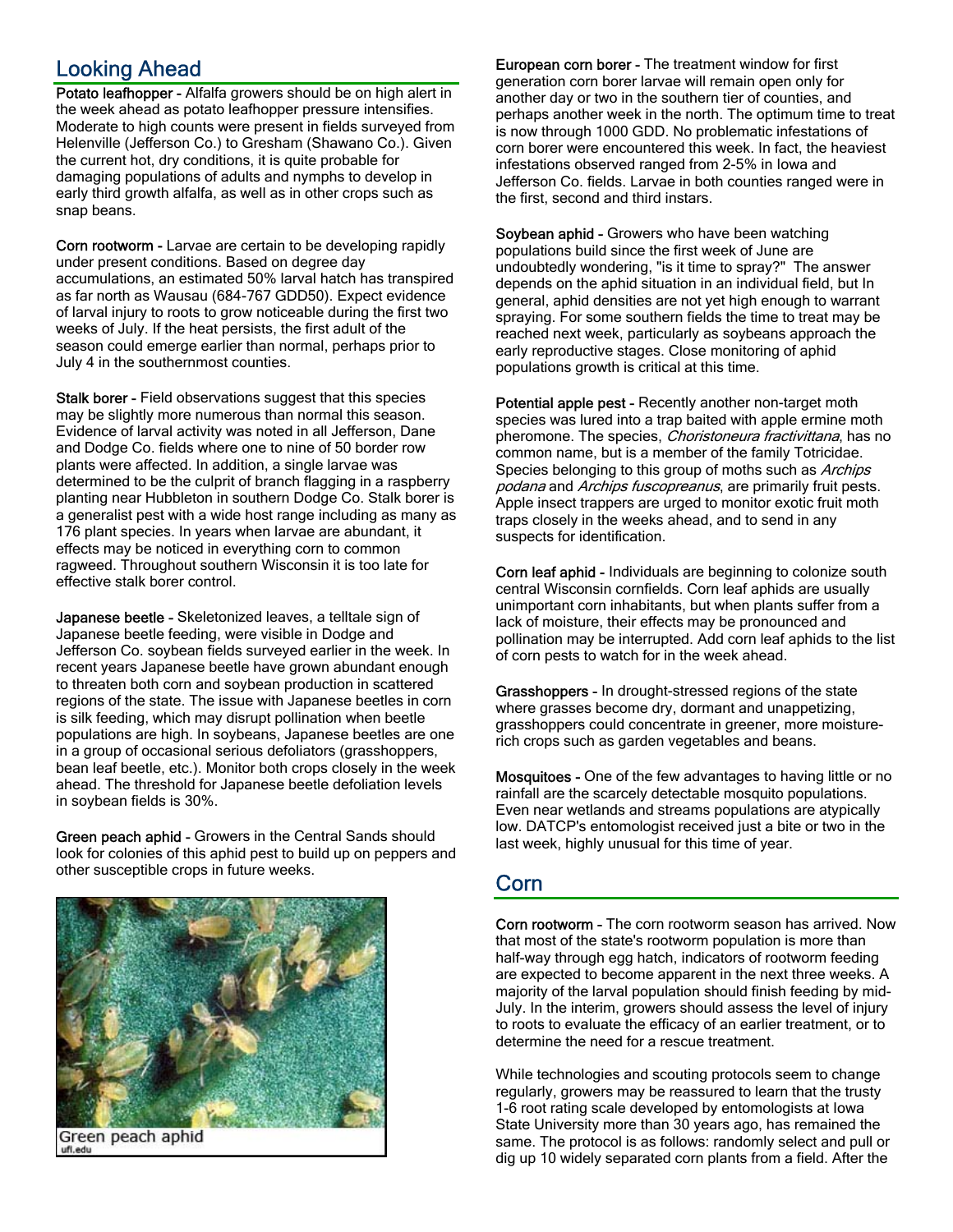roots have been extracted, clean them as best as possible to see the roots and rootworm injury clearly. Examine the roots for the overall amount of injury, and rate each root system according to the system below. Add all of the ratings of roots from an individual field, and divide by the number of roots examined to obtain an average root rating for the field. Growers should not see more than a few roots pruned back to within 1.5 inches of the plant stem. A low root rating, usually 3 or less, indicates that rootworm levels are low or an insecticide applied earlier has adequately protected the roots.



#### ROOT RATING SCALE

1. No injury or only minor feeding scars.

2. Some roots with feeding scars, but no roots pruned off to within 1.5 inches of the plant.

3. Several roots pruned off to within 1.5 inches of the plant, but never an entire node.

4. One node of roots (or equivalent) pruned off to within 1.5 inches or the plant.

5. Two nodes of roots pruned off to within 1.5 inches of the plant.

6. Three nodes of roots pruned off to within 1.5 inches of the plant.

European corn borer - As anticipated, corn fields continued to show exceptionally light amounts of first generation corn borer feeding. About 2-5% of the plants in Dodge, Jefferson and Iowa Cos. were infested with first to third instar larvae.



European corn borer shot hole feeding

Based on growing degree day accumulations, larvae are just beginning to hatch in north central Wisconsin. No whorl feeding was detected in the Shawano and Portage Co. fields surveyed on Tuesday. Incidentally, the highest capture of corn

borers this season occurred near Eagle in the past week (47 moths).

Corn growers across the state should check fields now for whorl feeding and first generation larvae while most regions are still within the period when insecticidal treatments are most effective (800-1000 GDD50). Examining 25 consecutive plants in five separate locations for every 80 acres within a field is the standard. In the far south, the treatment window for first generation corn borer is expected to close over the weekend. No fields warranting treatment were observed during surveys this week.

Armyworm - Moths have grown increasingly active in the last week, and black light trap catches indicate that adult populations may be moderate to high near Janesville, Mazomanie and Marshfield (22-25 moths). The potential exists for localized outbreaks, especially in grassy corn fields.

Corn earworm - Migrants arrived somewhat earlier than expected last week, and more continued to blow into the state in recent days. The cooperator located near Sturtevant in Racine Co. reported a capture of 10 moths in a pheromone trap this week; elsewhere, no corn earworm moths were detected. While earworms are usually a late-season corn pest, it is not unheard of for a few turn up in June. Sweet corn growers should follow corn earworm trap reports over the next few weeks. A capture of 5-10 moths per night indicates treatment of susceptible sweet corn is warranted.

Corn leaf aphid - The beginnings of very light colonies were observed in V9-V10 Jefferson and Dodge Co. fields this week. Numbers should build through early July and peak around tassel emergence. Corn leaf aphids are generally inconsequential, but their impact may be more severe when plants are drought stressed. Stalks with dense corn leaf aphid may wilt or yellow, and tassels may take on a black or sooty appearance as sooty mold begins to develop where honeydew secretions are heaviest. Corn plants are most susceptible to corn leaf aphid injury during the late whorl to pollen shed stages; populations decline quickly after tassel emergence due natural enemies, and as winged aphids migrate to other hosts. Economically important levels of corn leaf aphids are seldom reached, but again, their effects may be magnified during seasons when moisture is in short supply.



uark.edu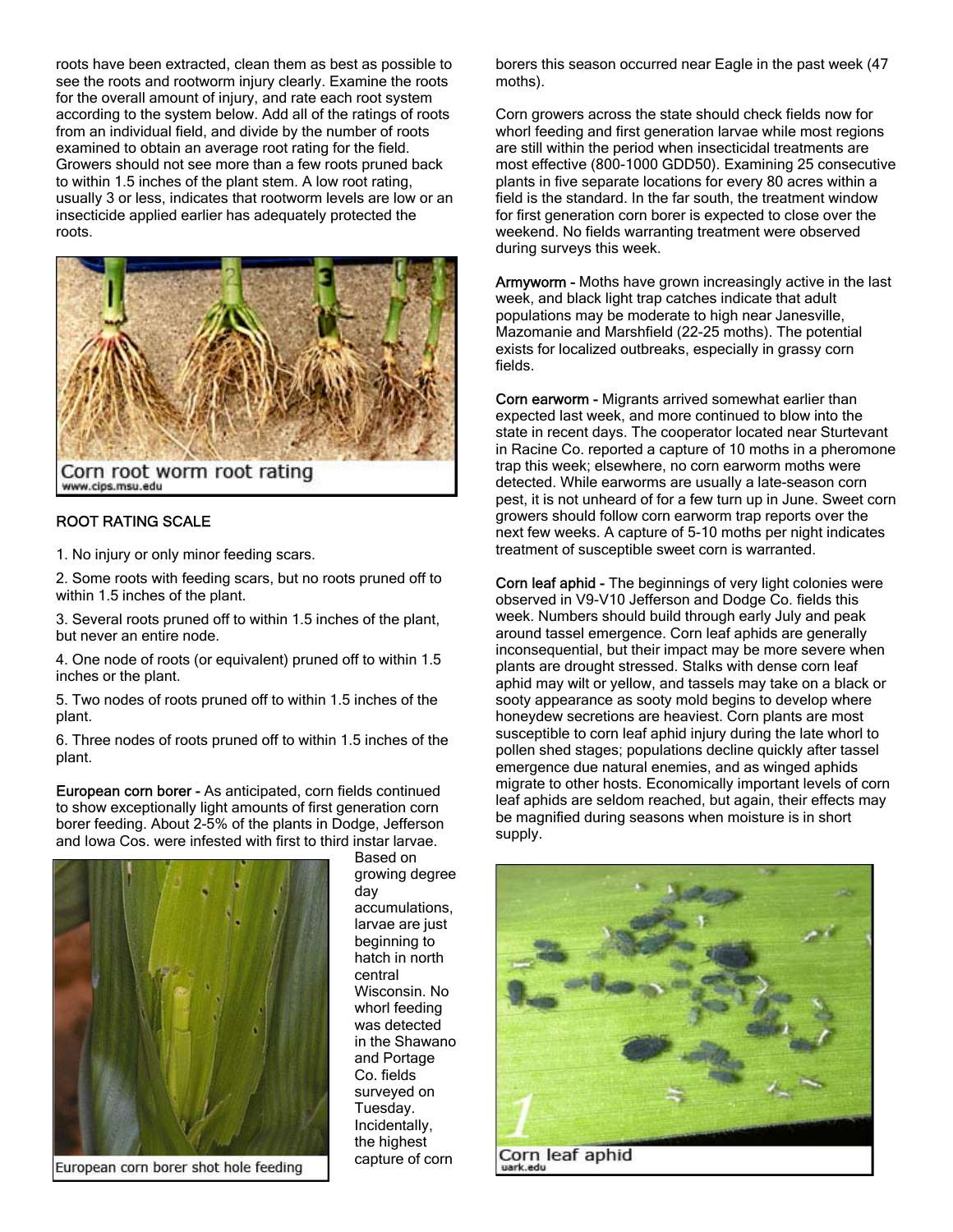**Japanese beetle - Historically, Japanese beetles have not** been considered a pest of field crops in Wisconsin, but general populations now grow large enough each season for beetles to look to field crops as a food source. Stay alert to the risk of Japanese beetle feeding in corn fields this summer, especially during pollination. Treatment for Japanese beetles in corn should only be considered when three or more Japanese beetles per ear are present, silks have been clipped to less than 1/2 inch, and less than half of the plants have been pollinated.

# Forages

Potato leafhopper - Leafhopper pressure has intensified in the past week, particularly in drought-stressed southern Wisconsin alfalfa fields. While much of the second crop has been harvested, third crop regrowth faces serious threat of injury so long as leafhopper populations continue to rise.

High adult populations were observed in 12-18 inch Jefferson, Dane and Dodge Co. fields, where sweep net counts were in the 1-3.5 per sweep range. Counts in Marathon, Portage and Shawano Cos. were slightly lower, in the 0.5-2 per sweep range. A population in excess of one adult/nymph per sweep in 6-12 inch hay is considered high; the threshold in 12-14 inch hay is two adults/nymphs per sweep. Nymph production was also noted in Marathon, Portage and Shawano Cos. this week, but adults remained more abundant than nymphs. Expect potato leafhoppers to flourish under present conditions, and continue to check all susceptible crops, vegetables and ornamental plants.

Alfalfa weevil - Although alfalfa weevils have mostly run their course this season, regrowth in the northern portions of the state should be examined for feeding for another week or two. Very low populations (less than four larvae per 10 sweeps) were observed in second crop alfalfa in central Wisconsin counties.

Pea aphid - Populations have increased considerably in peas and alfalfa in the central district, where sweep net counts ranged from 6-35 per sweep in both crops, with an average of 16 per sweep. Many of the aphids were large, suggesting fecundity and the possibility of a population explosion. Pea crops just beginning to flower are currently most susceptible, specifically because this growth stage happens to be coinciding with peak populations. Pea aphids vector more than 30 plant viruses, including Pea leaf roll virus, Pea enation mosaic virus, Pea mosaic virus and Pea seed borne mosaic virus, all of which may reduce pea yield. Control may be warranted in pea fields with counts exceeding 35 aphids per sweep that are more than 15 days from harvest.

Plant bugs - Alfalfa and tarnished plant bugs averaged 4.1- 7.2 per sweep in south central alfalfa fields and 0.5-3.3 per sweep in the north central fields. It was unclear if plant bug feeding was having a measurable effect on the fields surveyed, but as long as plants are dry and stressed, insect pests like plant bugs certainly can't be helping the situation.

### Soybeans

Soybean aphid - Pest survey specialists covered a considerable amount of ground this week, surveying soybean fields and assessing aphid densities from Jefferson Co. in the south central district, to Shawano Co. in the northeast. Soybean aphids were present in nearly all northern and central fields, but surveyors had to look hard to find them. Colonies were just beginning to establish, and densities mostly averaged fewer than 20 aphids per plant. In the south, the aphid situation has grown more serious. Densities still have not reached 250 aphids per plant, but some fields are very likely to exceed thresholds by next week. Following is a county by county summary of current soybean aphid conditions:

• Jefferson Co.: The percent of plants infested with aphids ranged from 0-100% in the fourteen fields surveyed (averaging 35%). Densities averaged 0-58 aphids per infested plant. The highest number of aphids detected on a single plant 194. Bases on this weeks observations, the potential exists for aphids to reach threshold levels in some fields in the week ahead.

• Waukesha Co.: Aphid infestations ranging from 0-33% were documented. The highest density of aphids per infested plant was 100+.

● Columbia Co.: In V2-V4 fields, 0-85% infestations (averaging 36%) were detected. The density of aphids per infested plant was in the range of 12.4-27. Highest number of aphids on any one plant was 125.

• Winnebago Co.: Infestations ranged from 18-85% infestations (averaging 41%). Again, the highest density exceeded 100 aphids per infested plant. In general, most plants had low aphid densities.

• Outagamie Co.: Infestations ranging from 5-30% (averaging 15%) were observed, with an average of 1-4 aphids per infested plant.

● Brown Co.: The percent of plants infested with aphids ranged from 10-55% (averaging 25%). The average number of aphids per infested plant ranged from 2-48.5.

• Waupaca Co.: Aphid infestations were in the range of 10-25%, with an average of 3-12 aphids per infested plant.

• Portage Co.: Infestation levels from 10-40% were detected, with the average density of aphids per infested plant ranging from 2.5-7.0. Tom Mattek of DelMonte reported no soybean aphids have been found in fields near Plover.

• Wood Co.: The percent of plant infested with aphids in the fields surveyed ranged from 0-25%. Densities of aphids per infested plant were in the 0-41 range.

Bean leaf beetle - Overwintered beetles that have been active since early May haven't made much of an impact in soybean fields in recent weeks. Only minimal amounts of defoliation, mostly less than 5-10%, have been observed this season; many fields show no sign of bean leaf beetle activity at all. Even more encouraging are the results of the spring survey for overwintered beetles, which took place from May 16 to June 1 (see map below). The survey found beetles at 51 of 204 survey sites. When beetles from the 51 sites were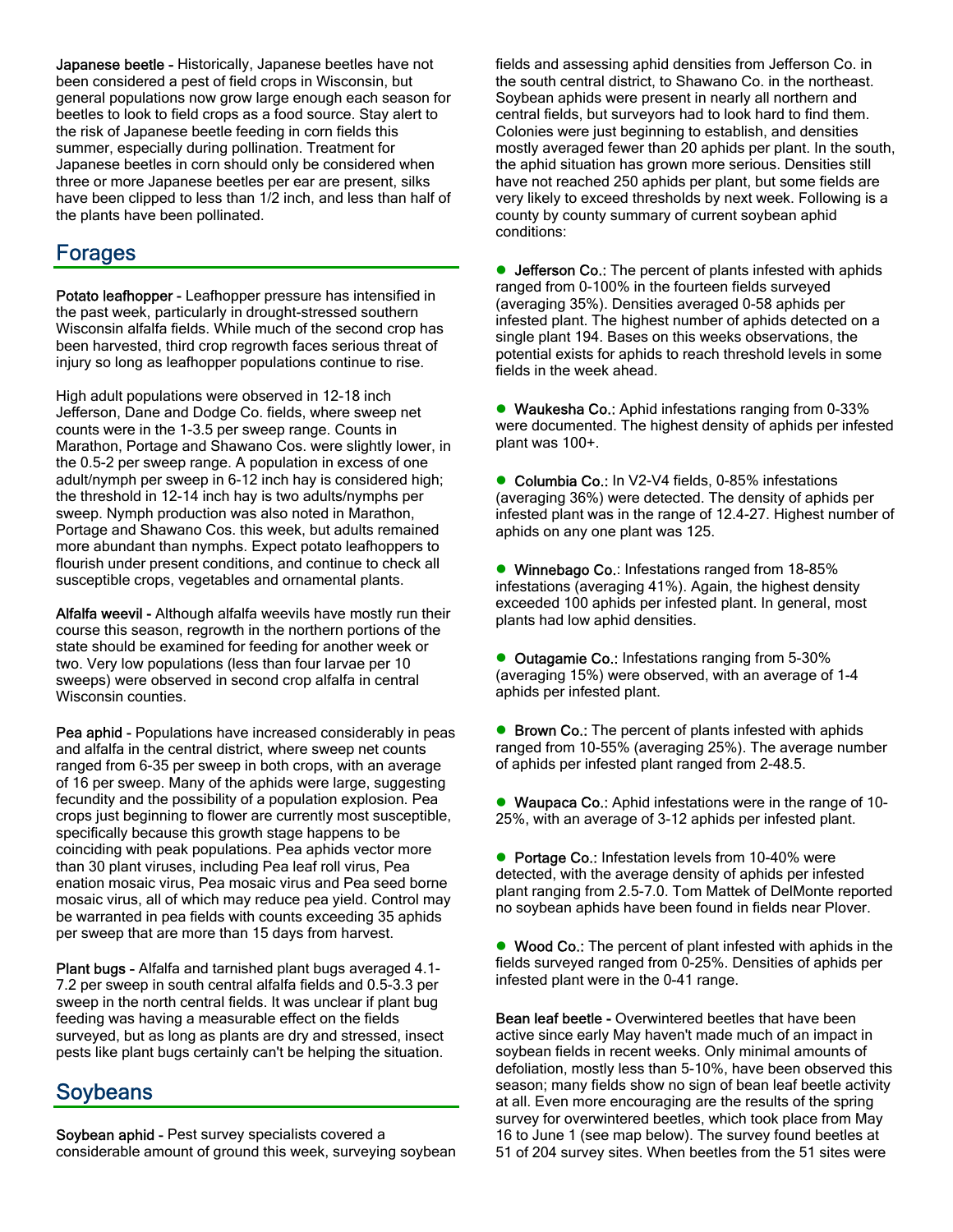tested for the presence of Bean Pod Mottle Virus (BPMV), only a single beetle from Rock Co. tested positive. These findings, combined with overall low levels of bean leaf beetles, suggest neither the beetle nor the BPMV are likely to cause much off a stir in the next few weeks. Nonetheless, growers should be aware that the situation could change once first generation beetles begin to emerge in July.



Japanese beetle - Evidence of Japanese beetle activity was observed in a small number of Dodge and Jefferson Co. soybean fields this week. Growers are encouraged to look for skeletonizing and other signs indicating the presence of Japanese beetle in their fields. To assess levels of defoliation, select at least five areas of the field and at each location, examine 10 plants and estimate the average amount of defoliation on a leaf. Keep in mind that most scouts tend to overestimate defoliation levels. Once 50 plants have been examined, average the defoliation levels to obtain a single estimate for the whole field. Treatment should in soybeans should be considered when defoliation reaches:



Japanese beetle

- 30% before bloom
- 20% between bloom and pod fill
- 25% after pod fill to plant yellowing



### **Vegetables**

Cabbage Looper - Early instar cabbage looper larvae were found feeding on cabbage in Ozaukee Co. Given that cabbage looper eggs hatch in 4-6 days, this finding is consistent with last week's report of 12 moths trapped in a black light trap near East Troy. Cabbage looper larvae were also observed in Monroe Co.

Although a pheromone trap had been in place at the Ozaukee site in a nearby field since June 9, no moths had been lured into the trap. This demonstrates that insect activity can vary greatly from field to field, and scouting is still necessary, even if a pheromone trap is in place. That said, pheromone trapping counts elsewhere in the state indicate that moth migration has picked up in the last week (see Cabbage Looper Trapping Results table below). Trap catches in the 10 traps placed along the southern border of the state ranged from 0-3 moths with an average of 1 moth per trap, and from 0-7 moths with an average of 3 moths per trap in the east central region.

Growers should definitely scout cole crops now for eggs and larvae. Eggs are white and spherical. Early instar larvae (1-4) are 1/8- 1/4 inch in length. Late-instar larvae (5-6), grow to over 1½ inches in length. Early instar larvae are most easily identified by the way they move. Young larvae move by "looping" and will raise the head and thorax off the host when disturbed. The current threshold for cabbage is 10% of plants infested with one or more early-instar larvae, and for optimum control, treatments should be applied when larvae are small. See the **UW-Extension Vegetable Crop Scouting** Manual for more thresholds.

Note to cooperators: Just to clarify, cooperators using delta traps should only set one trap at a time. Replace the trap when it becomes too dirty or too flimsy, and replace the lure every two weeks. Ideally, the trap should be placed in the center of the field. If this is inconvenient, then the trap should be placed upwind of the field. If the trap is placed downwind, then the scent from the lure will blow away from the field, yielding a lower moth catch. -- Rachel Klein-Koth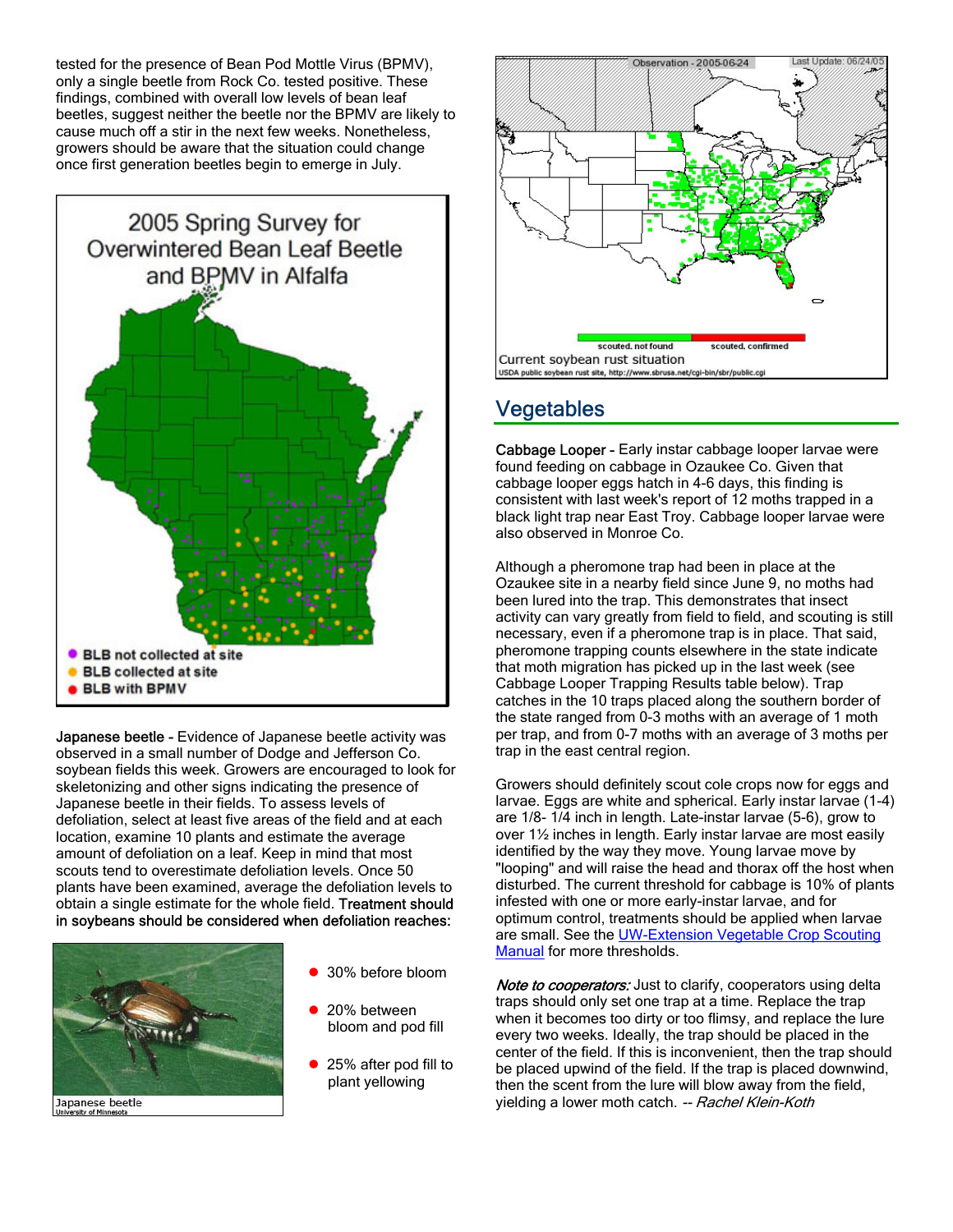| <b>Cabbage Looper Pheromone Trap Counts</b> |                   |              |                |  |  |  |
|---------------------------------------------|-------------------|--------------|----------------|--|--|--|
| <b>County</b>                               | (site)            | $6/9 - 6/16$ | $6/16 - 6/23$  |  |  |  |
| Racine                                      | Franksville       |              |                |  |  |  |
|                                             |                   |              |                |  |  |  |
| Grant                                       | Lancaster         |              | 0              |  |  |  |
|                                             |                   |              |                |  |  |  |
| Vernon 2                                    | Viroqua 2         |              | 0              |  |  |  |
| Columbia                                    | Arlington         |              | trap set       |  |  |  |
| Sauk                                        | North Freedom     |              |                |  |  |  |
| Waushara                                    | Hancock           |              |                |  |  |  |
| Lafayette                                   | South Wayne       | $\mathbf{1}$ | 0              |  |  |  |
|                                             | Shullsburg        | 0            | 3              |  |  |  |
|                                             | Benton            | 0            | 3              |  |  |  |
| Green                                       | Juda              | 0            | $\mathbf{1}$   |  |  |  |
|                                             | Monroe            | 0            | $\overline{2}$ |  |  |  |
| Rock                                        | Orfordville       | 0            | $\mathbf{1}$   |  |  |  |
|                                             | <b>Janesville</b> | 0            | $\overline{0}$ |  |  |  |
| Walworth                                    | Lake Geneva       | 0            | 0              |  |  |  |
|                                             | Delavan           | 0            | 1              |  |  |  |
| Kenosha                                     | Paddock Lake      | 0            | 0              |  |  |  |
| Green Lake                                  | Princeton         | 0            | 2              |  |  |  |
|                                             | Green Lake        | 2            | $\mathbf{1}$   |  |  |  |
| Fond du lac                                 | Rosendale         | 0            | $\mathbf{1}$   |  |  |  |
|                                             | Fond du Lac       | 0            | 7              |  |  |  |
| Sheboygan                                   | Greenbush         | 0            | $\mathbf{1}$   |  |  |  |
|                                             | Kohler            | $\mathbf{1}$ | $\mathbf 0$    |  |  |  |
| Waupaca                                     | Waupaca           | 0            | 4              |  |  |  |
|                                             | Northport         | 0            | 6              |  |  |  |
| Outagamie                                   | Stevensville      | 1            | 2              |  |  |  |
|                                             | Little Rapids     | 0            | 5              |  |  |  |

Diamondback larvae - Larvae were observed on cole crops in Ozaukee Co., and pupae were observed on cabbage in Racine Co. Full grown larvae are only 3/8 inch long; the larvae found in Ozaukee Co. were nearly full grown. Diamondback eggs are difficult to find. Larvae can be identified with a hand lens, by the two prolegs on the last segment which form a "v" and could be described as a "forked tail." Cocoons of pupating diamondback are gauzy and net-like. The life cycle for diamondback moths can be as short as 15 days in warm weather, which means there could be up to six generations this season if current conditions continue. --Rachel Klein-Koth



Diamondback moth



Diamondback moth larva

Imported cabbageworm - Lots of butterfly activity was observed in southeast and south central Wisconsin, and eggs were observed on cole crops in Ozaukee Co. and Racine Co. Growers should scout for the bright yellow, oblong eggs (see image below) on both sides of the leaf, and treat according to the thresholds in the table below. -- Rachel Klein-Koth



Imported cabbageworm egg



Imported cabbageworm larva



Imported cabbageworm butterflies

Cabbage aphid - Cabbage aphids were observed on cabbage in a Racine Co. The threshold for cabbage aphid is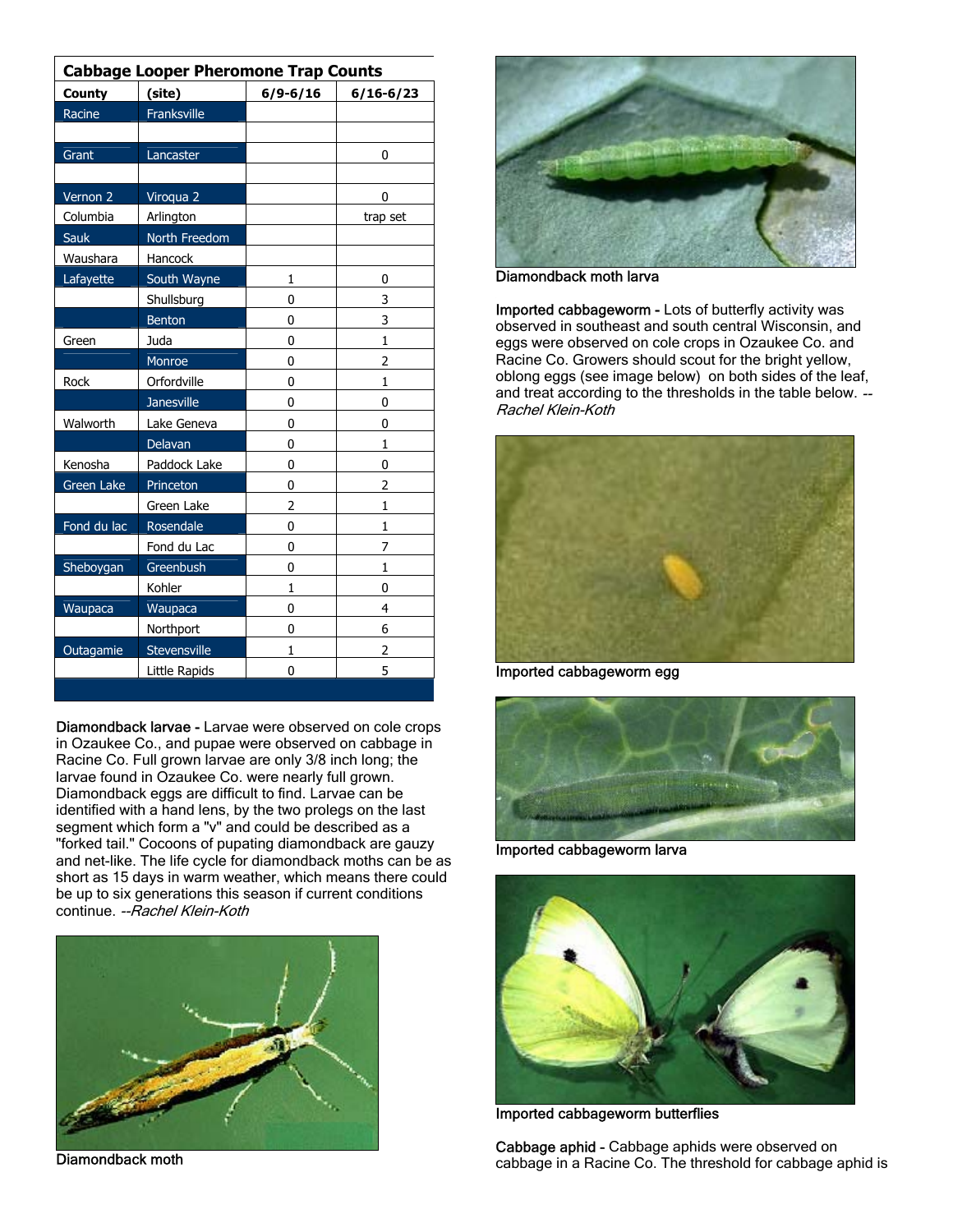one to two percent infested plants. Scout 10 plants in five different areas of the field to find the average number of infested plants. Cabbage aphid can cause stunting, discoloration of plants, and may serve as a vector for diseases. -- Rachel Klein-Koth

Onion thrips - With the increasingly hot and dry weather conditions, some growers may be fearing an attack from the infamous onion thrips. Onion thrips frequently cause serious damage to onion, cauliflower, cabbage, and less frequently to snap beans, cucumbers, melons and tomatoes.

Thrips overwinter in weedy areas or alalfa fields and emerge in June and July. Because eggs are laid inside the plant tissue, and nymphs feed between the leaf sheath and stem or inside the head, it is difficult to scout or to treat for thrips, and unfortunatly, by the time damage is noticed, it is too late to treat. The initial migration into vegetable plantings can be monitored with yellow or white sticky cards. Growers can scout for thrips by destructive sampling. For onion, if there are 5-10 thrips per plant or if 15-20% of plants are infested, treatment may be necessary. Most varieties of onion can tolerate 25 thrips per plant. For the most tolerant varieties, 45 thrips per plant is the threshold. No thresholds have been established for cole crops. Onion thrips have shown resistance to pyrethroid insecticides. See UW-Extension Publication A3422 Commercial Vegetable Production in Wisconsin for pesticide recommendations. -- Rachel Klein-Koth

Cabbage maggot - The second generation of flies will occur at 1476 GDD43. Through Wednesday June 15, according to the Wisconsin-Minnesota Degree Day Calculator, 1068 GDD43 have accumulated in Racine Co., 1240 GDD43 in Dane Co., 1207 GDD43 in La Crosse Co., 1213 GDD43 in Waushara Co., and 978 GDD43 in Outagamie Co. Most of these areas could reach 1476 GDD43 next week. Growers can place yellow dishpans filled with soapy water along field edges to monitor the increasing population of this cole crop pest. Normally the second generation is less damaging than the first. -- Rachel Klein-Koth

Onion maggot - The second generation of flies is expected to occur at 1950 GDD40. As of Thursday, June 23, Racine has accumulated 1490 GDD40, Madison has 1700 GDD40, La Crosse has 1757 GDD40, Hancock has 1522 GDD40, and Green Bay has 1363 GDD40. Much like cabbage maggot, if warm weather continues, Madison and La Crosse areas will most likely reach 1950 GDD40 late next week. Also like the cabbage maggot, the first generation was more damaging than the second will be. Growers can begin to place yellow dishpans filled with soapy water along field edges to monitor the increasing population of this onion pest. -- Rachel Klein-Koth

Potato leafhopper - Nymphs were observed in as far north as Shawano Co. this week, indicating reproduction is in progress in central snap bean fields as well. Because potato leafhoppers tend to achieve highest populations in late June to early August, snap beans usually prove to be an attractive host. Monitor nymph populations in beans by carefully examining the undersides of leaves. Turn over 10 leaves per sample site and count nymphs as they scurry sideways for cover. Use at least 10 sample sites per field. -- Krista Lambrecht

### PLH thresholds in snap beans are as follows:

#### Seedling stage (two true leaves)

- Adults: 0.5 per sweep or 2 per row foot
- Nymphs: Nymphs usually not present at seedling stage

#### Third trifoliate to bud stage

- Adults: 1 per sweep or 5 per row foot
- Nymphs: 1 per leaflet (10/10 leaflets)

Green peach aphids - GPA were found in high numbers on peppers in Monroe County this week. It's important to manage this pest in such a way as to not cause the development of resistant populations. GPA has a tendency to become resistant to many insecticides so it's important to rotate classes while treating. Using insecticidal soaps will minimize the development of resistance. -- Karen Delahaut, UW Fresh Market Vegetable Coordinator

Tarnished plant bug - Tarnished plant bugs will be moving into vegetable crops as alfalfa is harvested and weeds mature and dry down. Tarnished plant bugs feed by sucking plant juices and inject a toxic saliva in the process of feeding. This can cause local tissue damage in a number of vegetable crops, including snap beans, celery, lettuce, asparagus, spinach, broccoli, cauliflower, tomatoes and potatoes. This damage can cause flower drop or injury to new growth or marketable plant parts. Tarnished plant bugs are very active fliers and often have left the crop by the time damage is visible, fields must be checked frequently and treatments need to be applied quickly if a problem arises.

Treatment of snap beans is recommended if numbers exceed one tarnished plant bug per five feet of row. In celery, treatment is recommended if numbers exceed one per 10 plants. In potatoes, damage is rarely serious and up to one plant bug per sweep may be present before treatment is necessary. Thresholds for other crops are not available. -- Ed Grafius, Michigan State Entomology Department

# Fruit

Choristoneura (or Archips) fractivittana - A few weeks back, a Richland Co. cooperator submitted a several individuals of this species for identification. The moths were lured to a delta trap baited with apple ermine moth pheromone. Choristoneura fractivittana, identified by Steve Krauth of the UW Insect Research Collection, is a member of the group of moths known as tortricids, but lacks a common name. Its host plants include oaks, dogwood, blackberry, beech, maple, elm and apple (Tortricid fauna on apple in New York, Chapman, Lienk, 1971). With a wide host range, it's not clear if the moths came from within the orchard or from an outside source. Steve Krauth's response: "If you see this thing showing up in more traps, we have an orchard pest."

Codling moth - Egg hatch, an event expected at 713 GDD50, is now 50% complete as far north as Crivitz in Marinette Co. The larvae emerging from these eggs will mature in July, pupate, and produce a mid-summer flight of moths. Generally 1000 GDD50 are needed to complete each generation. In Wisconsin, there are two generations of codling moth and sometimes a partial third during warm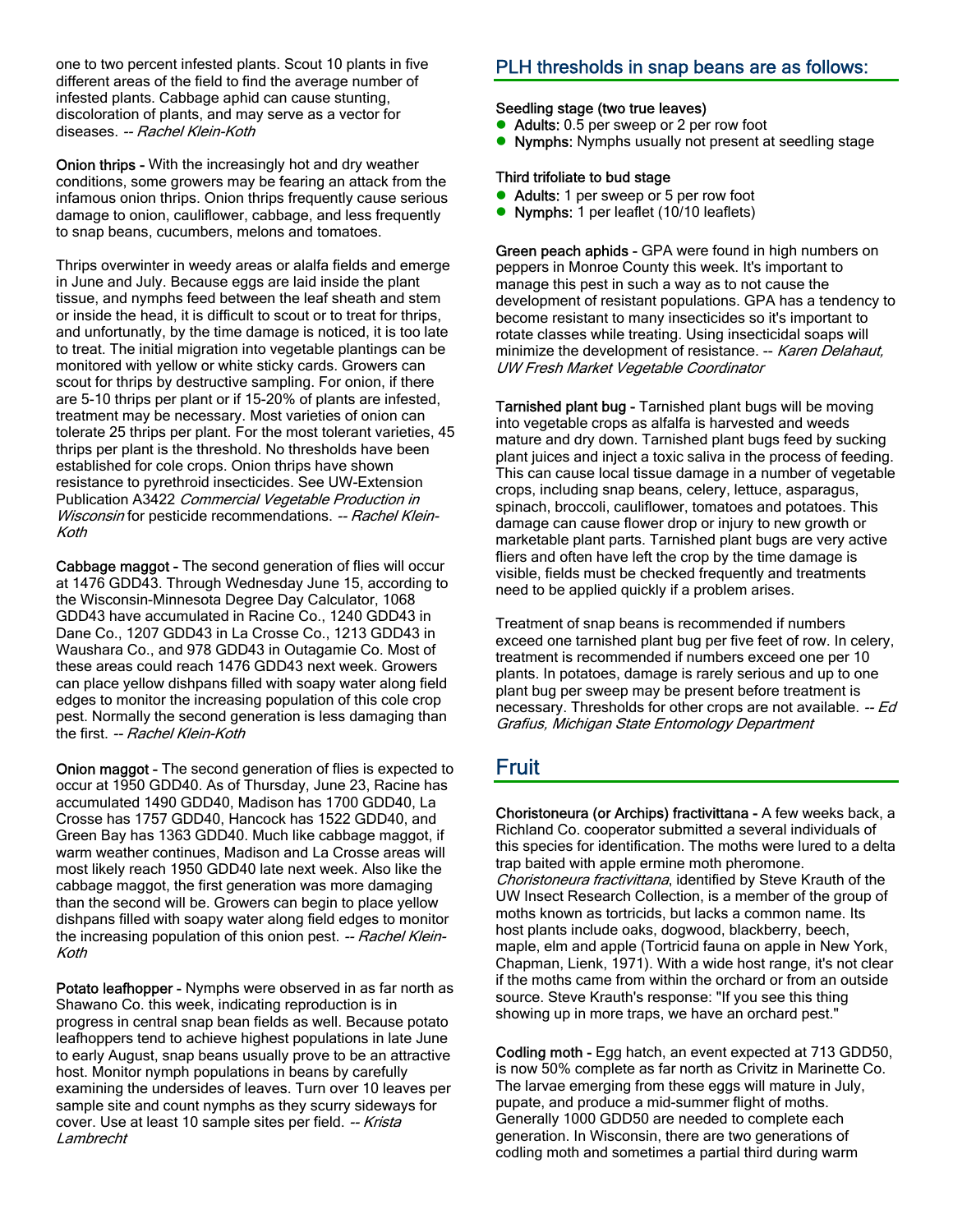years. The larvae of the later generations cause the most significant damage. Codling moth control in the weeks ahead should be carefully timed to target larvae hatching from eggs. Once larvae tunnel into fruit, insecticide applications are ineffective. For control recommendations see the 2005 Commercial Tree Fruit Spray Guide (UW-Madison Cooperative Extension Service Publication A3314). The second flight of codling moths is underway where 873-1296 GDD50 have accumulated.

Apple maggot - Orchards in regions of the state where moisture levels are adequate can expect apple maggot emergence to begin shortly. Emergence will be delayed in the south as long as conditions remain unusually dry.



Spotted tentiform leafminer - The second flight is in progress across the state and expected to peak once 1150 GDD50 have accumulated. At the current rate of degree day accumulation, advanced southern orchards should reach this point next week.

Redbanded leafroller - A second round of redbanded leafroller moths are active in orchards where 780-937 GDD50 have been reached. RBLR trap counts in orchards this week ranged from 0-48. The highest captures this week were reported from Rochester in Racine Co. and Gays Mills in Crawford Co,

Rose chafer - Fields on sandy soils in the northern and central districts were busy this week with rose chafers. Activity in the Central Sands region of the state is rather common at this time of year. Adults appear in June and live for only about three weeks. In the meantime, they skeletonize leaves on a wide variety of plants, including grapes, fruit trees, roses, raspberries. The grubs feed on the roots of plants in old fields, pastures and other open areas, but generally do not cause economic damage.

Comments from John Aue (Orchard IPM Specialist) - Main news this week is probably the heat. Growers should keep an eye out for heat-loving organisms such as powdery mildew and spider mites. European red mite populations can skyrocket in a couple weeks time.



# Forest and Landscape

Twospotted spider mite - Moderate to heavy amounts of damage were observed on columbine, hibiscus, lupine and roses at a nursery dealer in Oconto Co. Twospotted spider mite favors hot, dry weather which is just what we are experiencing in parts of the state. This mite is probably the most common pest of annual and perennial plants in home gardens, nurseries and greenhouses.

Twospotted spider mite overwinters as eggs or adults in debris or grass. Females become active in April and May and seek out the undersides of leaves on suitable hosts. Each female may lay more than 100 eggs. A single generation may require as much as 20 or as few as five days to complete, depending on the temperature. There are several generations per year.



Spider mites remove plant juices from leaves leaving whitish to yellowish stippling where the chlorophyll contents were removed. Under high populations these feeding spots coalesce eventually turning most leaves a grayish brown. Premature leaf drop can occur and seriously affect the health of the plant. To monitor for mites, look for the white or yellow stippling on the leaves and then turn the leaf over to look for the mites. If you tap a branch with a stick and hold a white piece of paper under it the mites should be evident. Spider mites move relatively slowly, while predatory mites are quick.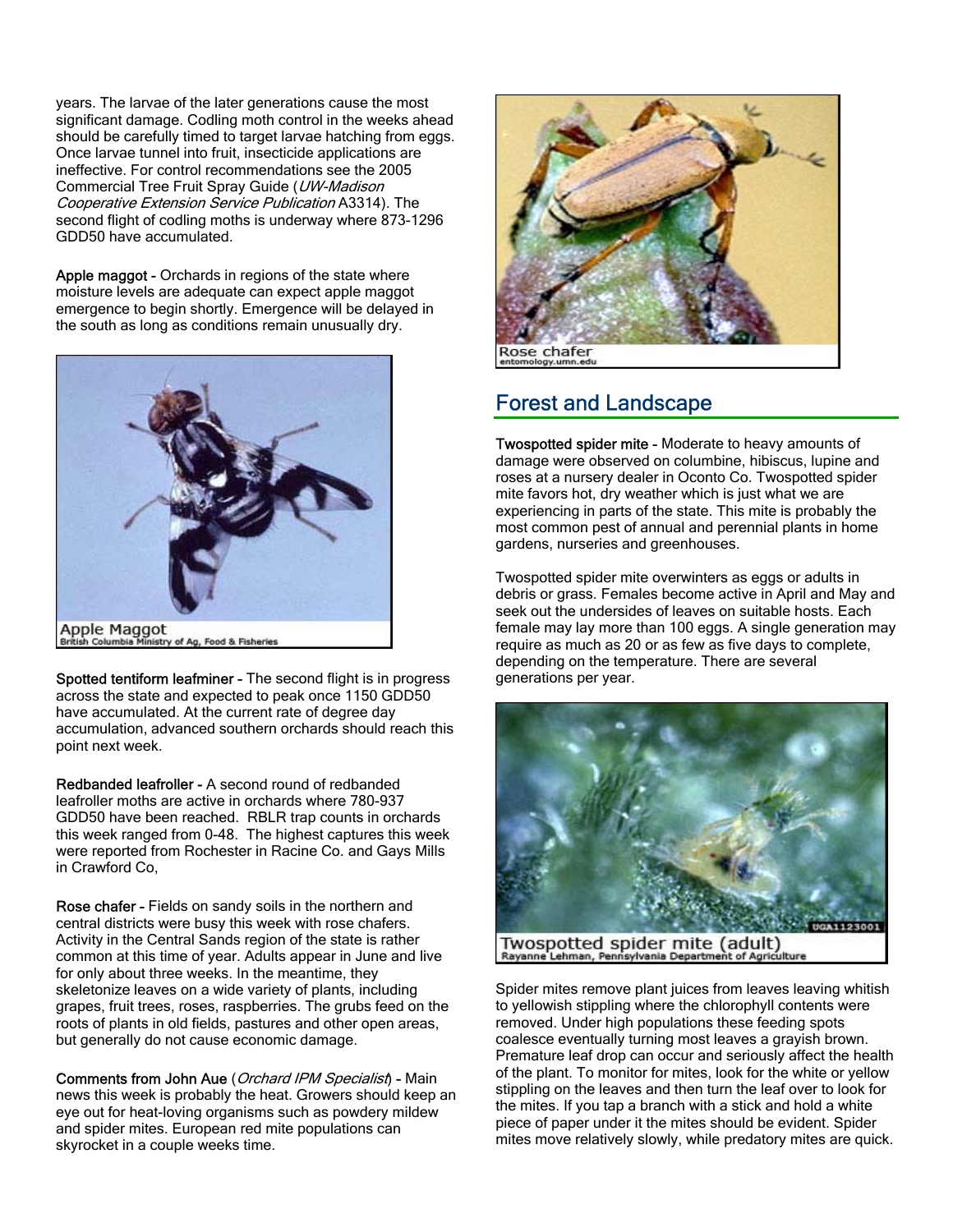Biorational pesticides should used whenever possible to conserve the natural enemies. Insecticidal soap and horticultural oils can be used to control spider mites and there are several other biorational pesticides that are effective also; those include products containing abamectin, bifenazate, clofentazine and hexythiazox. If using insecticidal soap avoid using hard water as this inactivates the soap.



Tobacco rattle virus - The story gets more interesting. The Plant Industry Lab tested a sample of Brunnera, or Siberian bugloss, and it came back positive by ELISA. The variety tested was 'Hadspen cream', a rather expensive variety.



Weir's cushion rust - This fungus was found in moderate amounts on a Colorado spruce at a nursery dealer in St. Croix Co. The infected tree was removed from sale and needs the recommended fungicide treatments to control this disease and keep it from spreading to other spruce.

Apple scab - This fungal disease was observed in moderate amounts on susceptible crabapples at nursery dealers in Dane, Oconto and St. Croix Cos.

Spruce sawfly - Larvae in moderate amounts were found feeding on Black Hills spruce tips at nursery dealers in St. Croix Co. and on field-grown spruce at nursery growers in Sawyer Co.. If not caught early, these larvae can quickly clean off new shoots, leaving behind only bare stems.

Bristly rose slugs - Larvae were observed feeding on the undersides of assorted shrub rose leaves, in moderate amounts, at a nursery dealer in St. Croix Co.

Thrips - Adults and nymphs were observed feeding on the undersides of assorted apple trees in moderate amounts at a nursery dealer in St.Croix Co.

Viburnum shoot tip borer - Larval feeding left flagged shoot tips in moderate amounts on nannyberry viburnum at a nursery dealer in St. Croix Co. Injury by this sawfly was obvious at a Dane Co. residence.

# UW Plant Disease Diagnostics Clinic

| <b>CROP</b>                               | <b>DISEASE/DISORDER</b>               | <b>PATHOGEN</b>                      | <b>COUNTY</b>          |
|-------------------------------------------|---------------------------------------|--------------------------------------|------------------------|
| <b>FIELD</b>                              |                                       |                                      |                        |
| Corn                                      | Root Rot                              | Fusarium oxysporum,                  | Dane                   |
|                                           |                                       | Flusarium graminearum                |                        |
|                                           | Fertilizer Burn                       | Chemical Injury                      | Dane                   |
| Soybean                                   | Seedling Blight                       | Pythium sp., Fusarium sp.            | Winnebago              |
| <b>VEGETABLE</b>                          |                                       |                                      |                        |
| Potato                                    | Common Scab                           | Streptomyces scabies                 | Oconto                 |
|                                           | Silver Scurf                          | Helminthosporium solani              | Oconto                 |
| <b>FRUIT</b>                              |                                       |                                      |                        |
| Strawberry                                | Root/Crown Rot                        | Pythuim sp., Flusarium sp.           | Bayfield               |
| Raspberry                                 | Orange Rust                           | Arthuriomyces peckianus              | Dane                   |
|                                           | Root Rot                              | Pythium sp.                          | Portage                |
| <b>EVERGREEN</b>                          |                                       |                                      |                        |
| Arhorvitae                                | Root Rot                              | Pythium sp.                          | Portage                |
|                                           | Macrophoma Needle                     | Macrophoma sp.                       | Dane                   |
|                                           | Blight                                |                                      |                        |
|                                           | Winter Kill                           | Physiological disorder               | Dane                   |
| Cypress (Including                        | Root Rot                              | Pythium sp., Phytophthora sp.        | Dane                   |
| Alaskan)                                  |                                       |                                      |                        |
| Pine (Including Scots, Leptographium Root |                                       | Leptographium sp.                    | Sheboygan              |
| White)                                    | Disease                               |                                      |                        |
|                                           | Sphaeropsis Tip Blight                | Sphaeropsis sp.                      | Dane                   |
|                                           | Animal Feeding                        | Physiological disorder               | Dane                   |
| Spruce                                    | Sirococus Tip Blight                  | Strococcus sp.                       | Kewaunee               |
|                                           | Water Stress                          | Physiological                        | Ozaukee                |
| <b>HERBACEOUS</b>                         |                                       |                                      |                        |
| <b>ORNAMENTAL</b>                         |                                       |                                      |                        |
| Canada Thistle                            | Rust                                  | Puccinia punctiformis                | Dane                   |
| Hosta                                     | Root Rot                              | Pythuim sp., Phytophthora            | Dane                   |
|                                           |                                       | sp., Rhizoctonia sp.                 |                        |
| Rudbeckia                                 | Anthracnose                           | Colletotrichum sp.                   | Jefferson              |
|                                           | Growth                                | Chemical Injury                      | Jefferson              |
|                                           | Regulator/Herbicide                   |                                      |                        |
|                                           | Injury<br>Edema                       |                                      |                        |
| Star-Cluster                              |                                       | Physiological                        | Jefferson              |
| <b>ORNAMENTAL</b>                         |                                       |                                      |                        |
| Ash                                       | Sphaeropsis Canker,                   | Sphaeropsis sp., Phomopsis           | Jefferson              |
|                                           | Phomopsis Canker                      | sp.                                  | Dane                   |
| Aspen                                     | Herbicide Uptake<br>Dutch Elm Disease | Chemical Injury                      | Dane                   |
| Elm                                       |                                       | Ophiostoma ulmi                      |                        |
| Hawthorn                                  | Root/Crown Rot                        | Pythium sp.                          | Jefferson              |
| Katsura                                   | Herbicide Damage                      | Chemical Injury                      | Waukesha               |
| Lilac                                     | Wind Injury                           | Physiological                        | Dane                   |
| Maple                                     | Anthracnose                           | Gloeosporium sp.                     | Jefferson              |
|                                           | Sphaeropsis Canker                    | Sphaeropsis sp.                      | Jefferson,<br>Waukesha |
|                                           |                                       | Physiological                        | Columbia               |
|                                           | Water Stress<br>Root Rot              |                                      | Rock                   |
| Nyssa                                     | Anthracnose                           | Pythium sp.                          | Dane                   |
| Oak (Including Bur,<br>Red)               | Leaf Spot                             | Gloeosporium sp.<br>Phyllosticta sp. | Dane                   |
|                                           | Oak Wilt                              | Ceratocystis fagacearum              | Columbia, Dane         |
|                                           | Tubakia Leaf Spot                     | Tubakia sp.                          | Dane                   |
|                                           | Cold Injury                           | Physiological disorder               | Dane                   |
|                                           | Tatters                               | Physiological disorder               | Dane                   |
| Redbud                                    | Verticillium Wilt                     | Verticillium sp.                     | Rock                   |
| For additional                            |                                       |                                      |                        |
| information on plant                      |                                       |                                      |                        |
| diseases and their                        |                                       |                                      |                        |
| control, visit the                        |                                       |                                      |                        |
| PDDC website at:                          |                                       |                                      |                        |
| www.plantpath.wisc.e                      |                                       |                                      |                        |
| du/pddc.                                  |                                       |                                      |                        |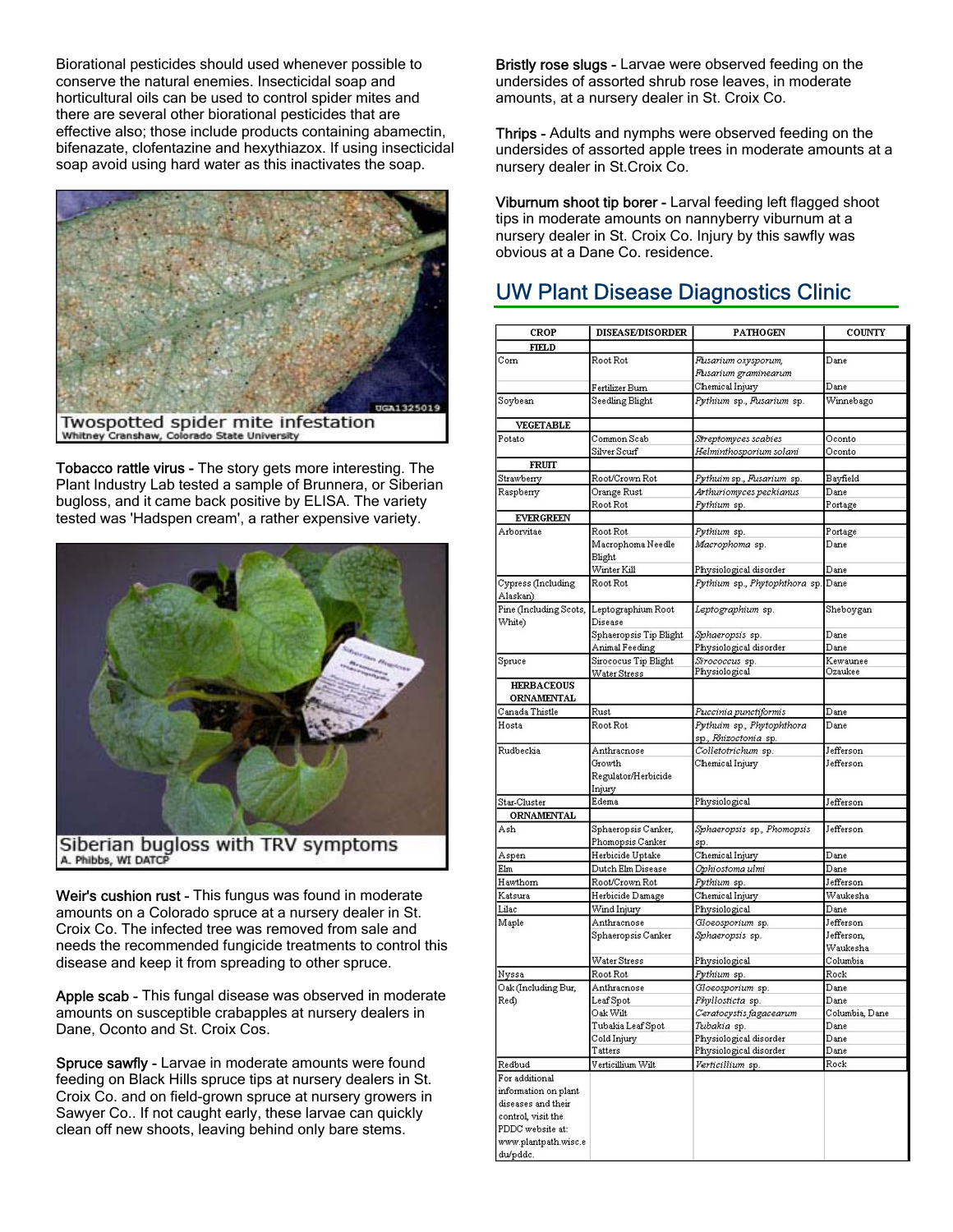# Black Light Trapping Results

| <b>Trap Site</b>     | <b>Date</b>   | <b>ECB</b>     | <b>TA</b>      | <b>FA</b>      | <b>BCW</b>     | <b>DCW</b>  | <b>SCW</b>   | <b>VCW</b>     | <b>WBCW</b> | <b>CabL</b>    | <b>CelL</b>    | <b>CEW</b>  |
|----------------------|---------------|----------------|----------------|----------------|----------------|-------------|--------------|----------------|-------------|----------------|----------------|-------------|
| <b>Southwest</b>     |               |                |                |                |                |             |              |                |             |                |                |             |
| Lancaster            | $6/16 - 6/23$ | $\overline{4}$ | $\mathbf{1}$   | $\mathbf 0$    | $\mathbf{1}$   | $\mathbf 0$ | 5            | 0              | $\mathbf 0$ | $\mathbf 0$    | $\mathbf 0$    | $\mathbf 0$ |
| <b>South Central</b> |               |                |                |                |                |             |              |                |             |                |                |             |
| Arlington            |               |                |                |                |                |             |              |                |             |                |                |             |
| West Arlington       | $6/18 - 6/23$ | 12             |                |                | 5              | 10          | 4            |                |             |                |                |             |
| Mazomanie            | $6/16 - 6/23$ | 6              | 22             | 0              | $\mathbf 0$    | 0           | 5            | $\overline{2}$ | $\mathbf 0$ | $\overline{2}$ | $\mathbf 0$    | $\mathbf 0$ |
| <b>West Madison</b>  | $6/16 - 6/23$ | 5              | 0              | 0              | $\mathbf 0$    | 0           | $\mathbf{1}$ | 0              | $\mathbf 0$ | 0              | $\overline{4}$ | $\mathbf 0$ |
| <b>Southeast</b>     |               |                |                |                |                |             |              |                |             |                |                |             |
| Janesville*          | $6/16 - 6/23$ | $\pmb{0}$      | 25             | 0              | 1              |             |              |                |             |                | 7              |             |
| East Troy            |               |                |                |                |                |             |              |                |             |                |                |             |
| Eagle                | $6/16 - 6/22$ | 47             |                |                |                | 5           |              |                |             | $\mathbf{1}$   |                |             |
| <b>West Central</b>  |               |                |                |                |                |             |              |                |             |                |                |             |
| Sparta               | $6/16 - 6/22$ | 9              | $\overline{2}$ | $\overline{2}$ |                |             | 25           |                |             | 11             | $\overline{4}$ |             |
| Chippewa Falls       | $6/16 - 6/23$ | 4              |                |                |                |             |              |                |             |                |                |             |
| <b>East Central</b>  |               |                |                |                |                |             |              |                |             |                |                |             |
| Manitowoc            | $6/17 - 6/24$ | 5              | 5              | $\pmb{0}$      | $\overline{2}$ | $\mathbf 0$ | 13           | $\mathbf 0$    | $\pmb{0}$   |                | $\overline{4}$ | $\bf{0}$    |
| <b>Central</b>       |               |                |                |                |                |             |              |                |             |                |                |             |
| Wausau               |               |                |                |                |                |             |              |                |             |                |                |             |
| Marshfiled           | $6/16 - 6/23$ | 19             | 22             | 3              | 1              | 0           | 61           | 4              | 0           | $\pmb{0}$      | 0              | $\mathbf 0$ |
| Plover               | $6/16 - 6/23$ | $\overline{7}$ |                |                |                |             |              |                |             |                |                |             |
| Plainfield           | $6/16 - 6/23$ | $\overline{2}$ |                |                |                |             |              |                |             |                |                |             |

ECB- European corn borer, TA- true armyworm, FA- fall armyworm, BCW- black cutworm, DCW- dingy cutworm, SCW- spotted cutworm, VCW- variegated cutworm, WBCW- Western bean cutworm, CabL- cabbage looper, CEW- corn earworm

\*Bristly cutworm counts were mistakenly reported as variegated cutworm for Janesville in the June 4, 10, and 20 Pest Bulletins. We apologize for our mistake.

●Blank cells indicate species presence was not determined.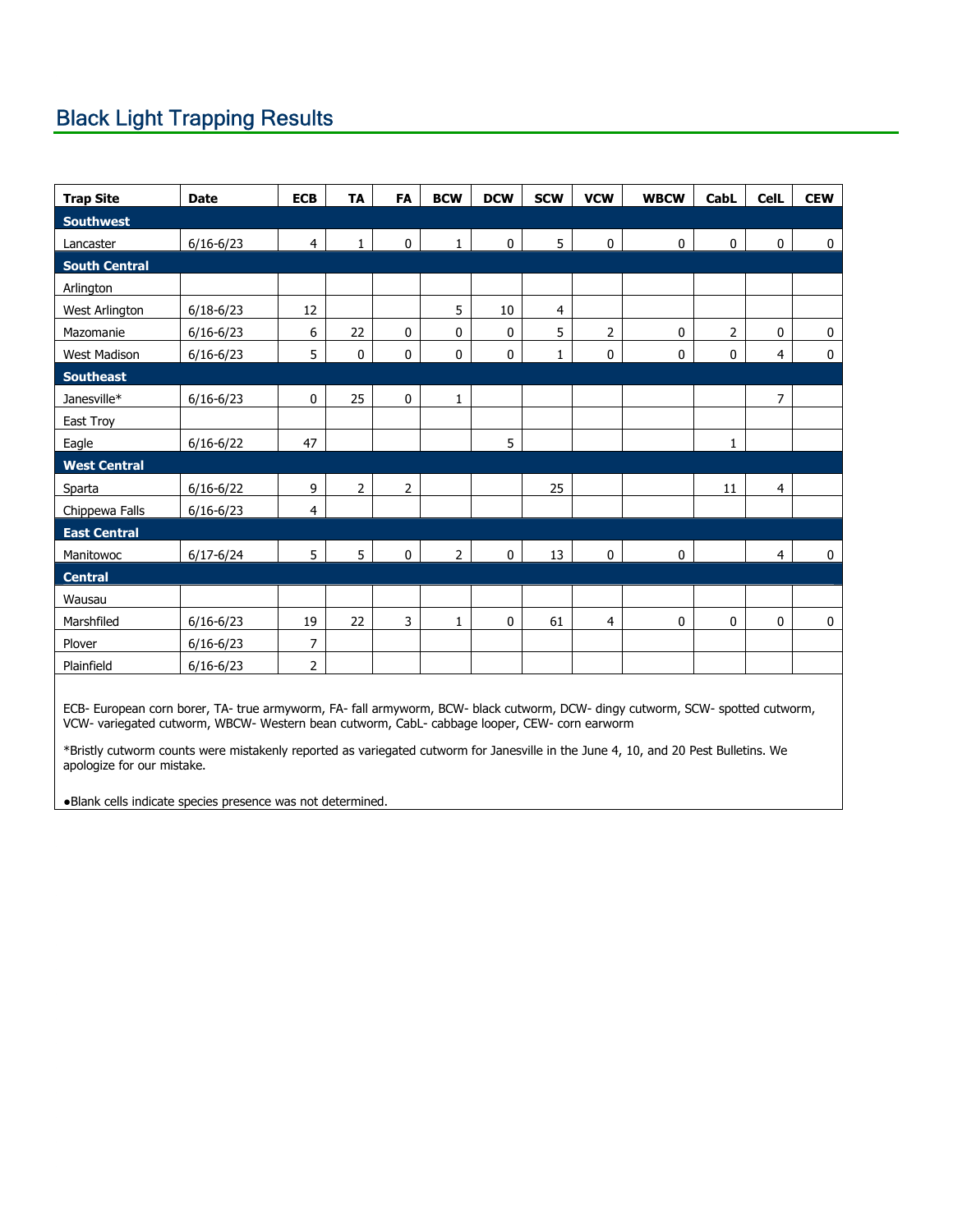# Apple Insect Trapping Results

|                        | <b>Date</b>   | <b>STLM</b> | <b>RBLR</b>    | <b>CM</b>      | <b>OBLR</b>    | <b>PC</b> |
|------------------------|---------------|-------------|----------------|----------------|----------------|-----------|
| Crawford Co.           |               |             |                |                |                |           |
| Gays Mills 1           | $6/14 - 6/19$ | 234         | 0              | 10             |                |           |
| Gays Mills-E2          | $6/17 - 6/23$ | 625         | 29             | 9              | 3              |           |
|                        | $6/9 - 6/16$  | 55          | 3              | 5              | 12             |           |
| Gay Mills-W2           | $6/12 - 6/20$ | 50          | 0              | $\overline{2}$ | 1              |           |
| Iowa Co.               |               |             |                |                |                |           |
| Dodgeville             | $6/16 - 6/23$ | 118         | 1              | 5              | $\overline{2}$ |           |
| Richland Co.           |               |             |                |                |                |           |
| Hillpoint              | $6/15 - 6/21$ | 186         | 4              | 1.5            | 0              |           |
| Richland Center - E    | $6/17 - 6/23$ | 360         | 22             | 3              | $\overline{2}$ |           |
|                        | $6/9 - 6/16$  | 180         | 3              | 1              | 7              |           |
| Richland Center -<br>W | $6/17 - 6/23$ | 550         | 14             | 1              | 7              |           |
|                        | $6/9 - 6/16$  | 212         | 0              | 2              | 9              |           |
| Richland Co.           |               |             |                |                |                |           |
| <b>Baraboo</b>         | $6/17 - 6/23$ | 145         | 1              | 3              | 4              |           |
|                        | $6/9 - 6/16$  | 45          | 0              | 5              | $\overline{2}$ |           |
| Dane Co.               |               |             |                |                |                |           |
| Deerfield              | $6/15 - 6/22$ | 145         | 1              | 1              | 0              |           |
| <b>West Madison</b>    | $6/16 - 6/22$ | 26          | 20             | 4              | 0              | 0         |
| Green Co.              |               |             |                |                |                |           |
| <b>Brodhead</b>        | $6/16 - 6/23$ | 41          | 16             | 5              | 12             |           |
| Dodge Co.              |               |             |                |                |                |           |
| <b>Brownsville</b>     | $6/17 - 6/23$ | 17          | 1              | 0              | 0              |           |
| Racine Co.             |               |             |                |                |                |           |
| Raymond                | $6/16 - 6/23$ | 475         | 10             | 6              | 1              |           |
| Rochester              | $6/16 - 6/24$ | 335         | 48             | 5.4            | 21             | 0         |
| Kenosha Co.            |               |             |                |                |                |           |
| Burlington             | $6/17 - 6/24$ | 0           | 6              | 3              | 5              |           |
| Ozaukee Co.            |               |             |                |                |                |           |
| Mequon                 | $6/14 - 6/21$ | 0           | 0              | 0.5            | 0              | 0         |
| Waukesha Co.           |               |             |                |                |                |           |
| New Berlin             | $6/16 - 6/23$ | 250         | 4              | 1              | 6              |           |
| Pierce Co.             |               |             |                |                |                |           |
| Spring Valley          | $6/17 - 6/24$ | 198         | 0              | 2              | $\mathbf{1}$   | $\pmb{0}$ |
| Marquette Co.          |               |             |                |                |                |           |
| Montello               | $6/13 - 6/22$ | 500         | 12             | $\overline{2}$ | 1              | 0         |
| Brown Co.              |               |             |                |                |                |           |
| Oneida                 | $6/13 - 6/20$ | 150         | 0              | 1              | $\overline{2}$ |           |
| Sheboygan Co.          |               |             |                |                |                |           |
| Plymouth               | $6/17 - 6/24$ | 370         | 0              | 9              | 0              |           |
| Fond du Lac Co.        |               |             |                |                |                |           |
| Campbellsport          | $6/13 - 6/22$ | 135         | $\overline{4}$ | 3              | 0              |           |
| Malone                 | $6/16 - 6/23$ | 40          | $\overline{2}$ | $\mathbf{1}$   | 10             |           |
| Marinette Co.          |               |             |                |                |                |           |
| Wausaukee              | $6/17 - 6/24$ | 28          | 0              | $\overline{4}$ | 3              | 0         |